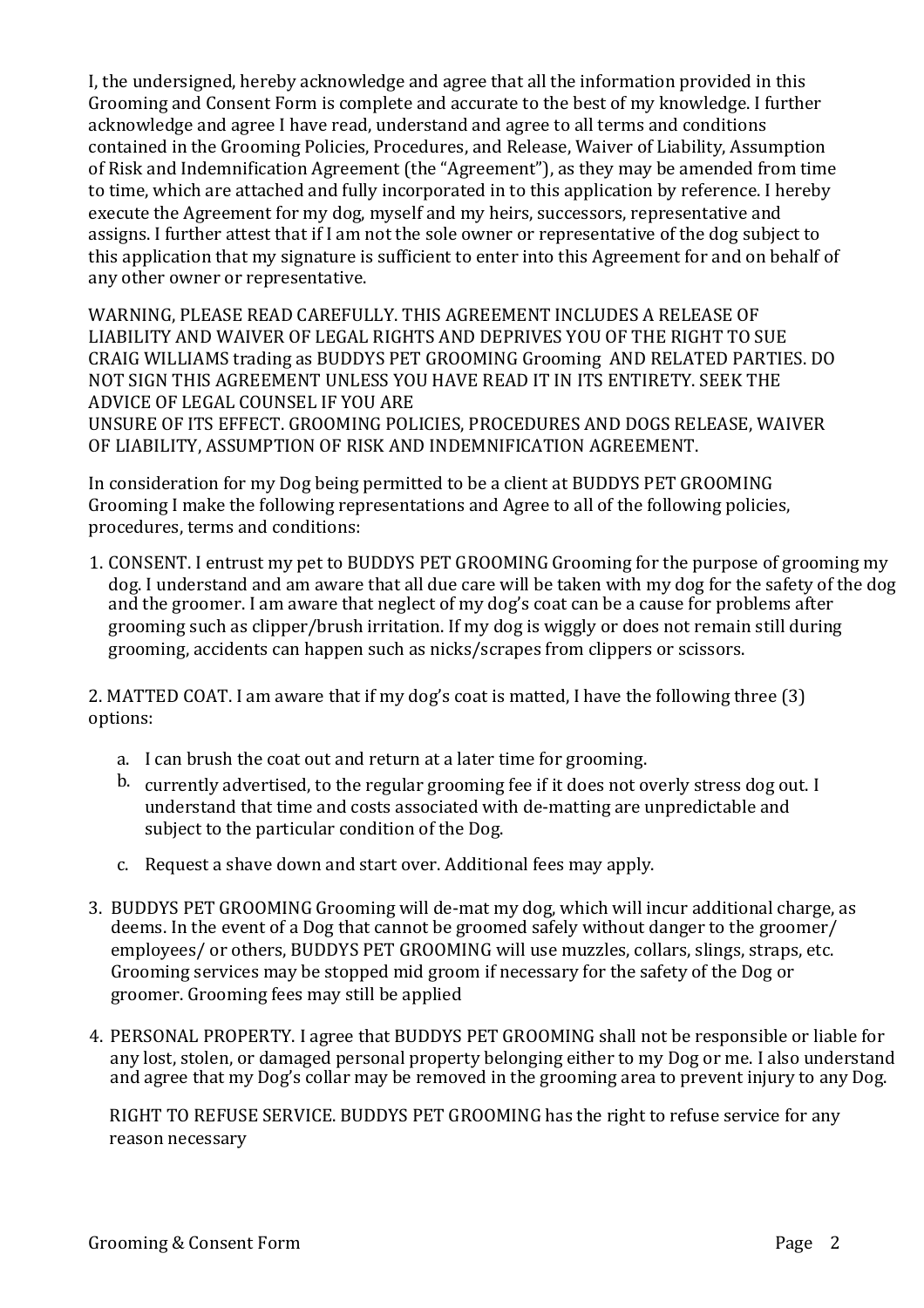5. ABANDONED DOGS. BUDDYS PET GROOMING is a place where all Dogs loved can exercise and play. No Dog may be abandoned at BUDDYS PET GROOMING. I agree that I will not neglect to pick up my Dog from being groomed or daycare by the time he/she is scheduled to leave without providing notification. Any Dog that is left at BUDDYS PET GROOMING without any contact, instruction or notification time from me, of the ability, willingness or plans to pick him/her up by myself or my personal representative or agent, will be considered abandoned upon the second day of such notification failure. I understand that if I abandon my Dog at BUDDYS PET GROOMING will, by default, become the legal owner and guardian of the Dog. BUDDYS PET GROOMING will, in its sole discretion, determine whether to try to rehome and adopt the Dog from the BUDDYS PET GROOMING location at which he/she was abandoned or will relinquish the Dog to an unrelated shelter of its choice. I FULLY UNDERSTAND AND AGREE THAT IF I ABANDON MY DOG AT BUDDYS PET GROOMING I MAY BE UNABLE TO RETRIEVE POSSESSION OF MY DOG AND WILL HAVE NO RECOURSE AGAINST BUDDYS PET GROOMING AS PROVIDED FOR BELOW.

## 6. DOG PHOTOS AND VIDEO RELEASE. I Agree to allow at any BUDDYS PET GROOMING location, its

owners, employees, officers, directors and agents to use my Dog's name and any images or likeness of my Dog taken while he/she is at the grooming salon, in any form or format, for use, at any time, in any media, marketing, advertising, illustration, trade or promotional materials. I agree that this provision shall be binding on me and all of my successors, heirs, legal representatives and assigns.

7. DUTY TO DISCLOSE. I have disclosed and will continue to disclose on an ongoing basis, any and all medical or other conditions, including but not limited to personality concerns or behaviors that may affect, limit or prevent my Dog's ability to participate in play time or otherwise attend BUDDYS PET GROOMING.

8. ACCEPTANCE AND ACKNOWLEDGEMENT OF GROOMING PARTICIPATION RISK. I FULLY UNDERSTAND THAT; (a) THERE ARE INHERENT AND POTENTIAL RISK INVOLVED WITH INTERACTIONS BETWEEN HUMANS AND DOGS, AS WELL AS BETWEEN DOGS AND OTHER DOGS, WHICH MAY RESULT IN PROPERTY DAMAGE OR BODILY INIURY, INCLUDING BUT NOT LIMITED TO, PERMANENT DISABILITY, SICKNESS OR DEATH TO HUMAN OR DOG; AND (b) THERE MAY BE OTHER RISKS NOT KNOWN TO ME NOR READILY FORESEEABLE AT THIS TIME (COLLECTIVELY, "RISK"). I FULLY ACCEPT AND ASSUME ALL RISKS AND RESPONSIBILITY FOR ALL RISKS, INCLUDING, WITHOUT LIMITATION, ALL LOSSES, COSTS AND DAMAGES INCURRED AS A RESULT OF MY DOG'S PARTICIPATION IN BEING GROOMED OR DAY CARE, INCLUDING ANY VETERINARIAN EXPENSES INCURRED ON BEHALF OF MY DOG, SICKNESS SHALL BE DEFINED TO INCLUDE ANY ILLNESS INCLUDING BUT NOT LIMITED TO BORDETELLA (KENNEL COUGH) OR ANY OTHER FORM OF CONTAGIOUS ILLNESS.

9. VETERINARIAN LIABILITIES AND CARE. I agree to allow BUDDYS PET GROOMING to obtain medical treatment for my dog, if, in its sole discretion it appears that, he/she is ill, injured or exhibits any other behavior that would reasonably suggest that my Dog may need medical treatment. I AGREE THAT I AM FULLY RESPONSIBLE FOR THE COST OF ANY SUCH MEDICAL TREATMENT AND FOR THE COST OF ANY TRANSPORTATION FOR THE PURPOSES OF SUCH TREATMENT, PROVIDED TO MY DOG.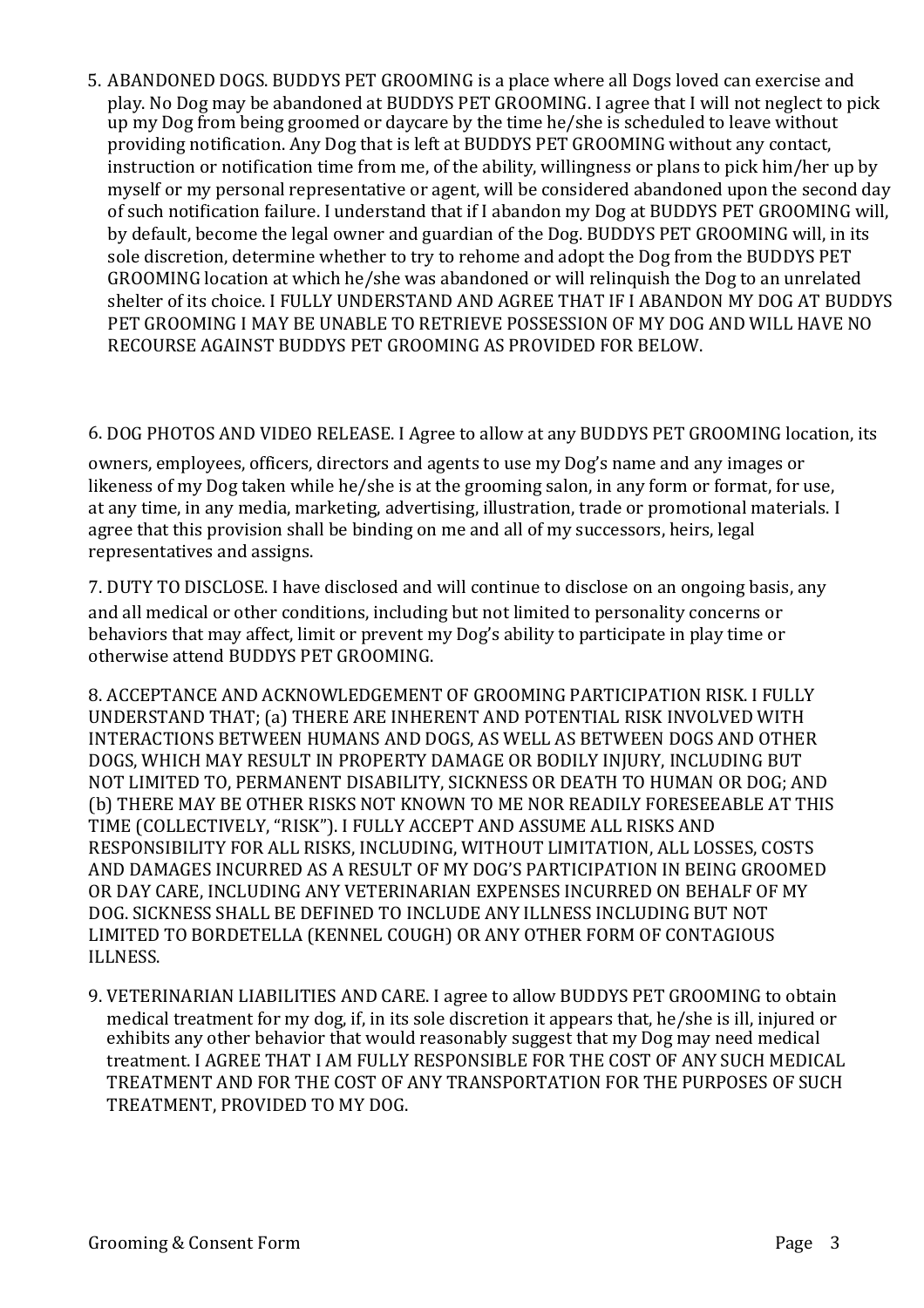10. WAIVER, RELEASE AND INDEMNIFICATION. I HEREBY AGREE TO EXPRESSLY AND FOREVER GENERALLY WAIVE, DISCHARGE CLAIMS, INDEMNIFY, RELEASE FROM LIABILITY, SAVE, HOLD HARMLESS, AND DEFEND BUDDYS PET GROOMING, THEIR INVITEES, SPONSORS, ADVERTISERS, OWNERS, OFFICERS, DIRECTORS, EMPLOYEES, VOLUNTEERS, AGENTS, REPRESENTATIVES, LESSORS, AND ALL OTHERS HAVING INTEREST IN BUDDYS PET GROOMING (THE "RELEASES') FROM AND AGAINST ANY AND ALL INJURY, LIABILITY, CLAIMS, LITIGATION, ACTIONS, SUITS, COSTS, LOSSES, DAMAGES, ATTORNEY'S FEES, EXPENSES OR DEMANDS OF EVERY CHARACTER WHATSOEVER ON THE ACCOUNT OF, ARISING OUT OF, RESULTING FROM OR RELATING IN ANY WAY TO (I) ANY ACT OR OMISSION OF

THE RELEASES', INCLUDING NEGLIGENCE, AND (II) MY OR MY DOG'S PARTICIPATION IN BEING GROOMED OR DAYCARE, OR OTHERWISE. I AGREE THAT THIS RELEASE SHALL BE BINDING ON ME AND MY SUCCESSORS, HEIRS, LEGAL REPRESENTATIVES, AND ASSIGNS. I ALSO EXPRESSLY AND FOREVER RELEASE BUDDYS PET GROOMING FROM ANY DUTY TO PROTECT ME OR MY DOG(S) FROM INJURY OF ANY KIND, AND AGREE THAT EVEN IF BUDDYS PET GROOMING CHOOSES TO IMPLEMENT SAFETY PRECAUTIONS, SUCH ACTIONS SHALL NOT ALTER THE FACT THAT I HAVE RELEASED BUDDYS PET GROOMING FROM ANY DUTY TO PROTECT ME OR MY DOG(S).

**I HAVE READ AND FULLY UNDERSTAND THE TERMS OF THIS "GROOMING POLICIES,** PROCEDURES AND DOG RELEASE, WAIVER OF LIABILITY, ASSUMPTION OF RISK AND **INDEMNITY AGREEMENT AND UNDERSTAND THAT I HAVE GIVEN UP SUBSTANTIAL RIGHTS BY SIGNING IT AND HAVE SIGNED FREELY AND VOLUNTARILY WITHOUT ANY INDUCEMENT, ASSURANCE OR GUARANTEE AND INTEND IT TO BE A COMPLETE AND UNCONDITIONAL RELEASE OF LIABILITY TO THE GREATEST EXTENT PERMITTED BY** THE LAW AND AGREE THAT IF ANY PORTION OF THIS AGREEMENT IS HELD TO BE **INVALID OR UNENFORCEABLE. THE REMAINDER OF THIS AGREEMENT SHALL REMAIN IN FULL FORCE AND EFFECT. I AGREE THAT IT IS INTENDED THAT ALL TERMS OF THIS AGREEMENT CONTROL DESPITE ANY PARTICULAR STATUE OR LAW THAT WOULD OTHERWISE PROTECT ME OR MY DOG(S).** 

**Owners Signature\_\_\_\_\_\_\_\_\_\_\_\_\_\_\_\_\_\_\_\_\_\_\_\_\_\_\_\_\_\_\_\_\_\_\_\_\_\_\_\_\_**

| <b>Printed Name</b> |
|---------------------|
|---------------------|

**Date\_\_\_\_\_\_\_\_\_\_\_\_\_\_\_\_\_\_\_\_\_\_\_**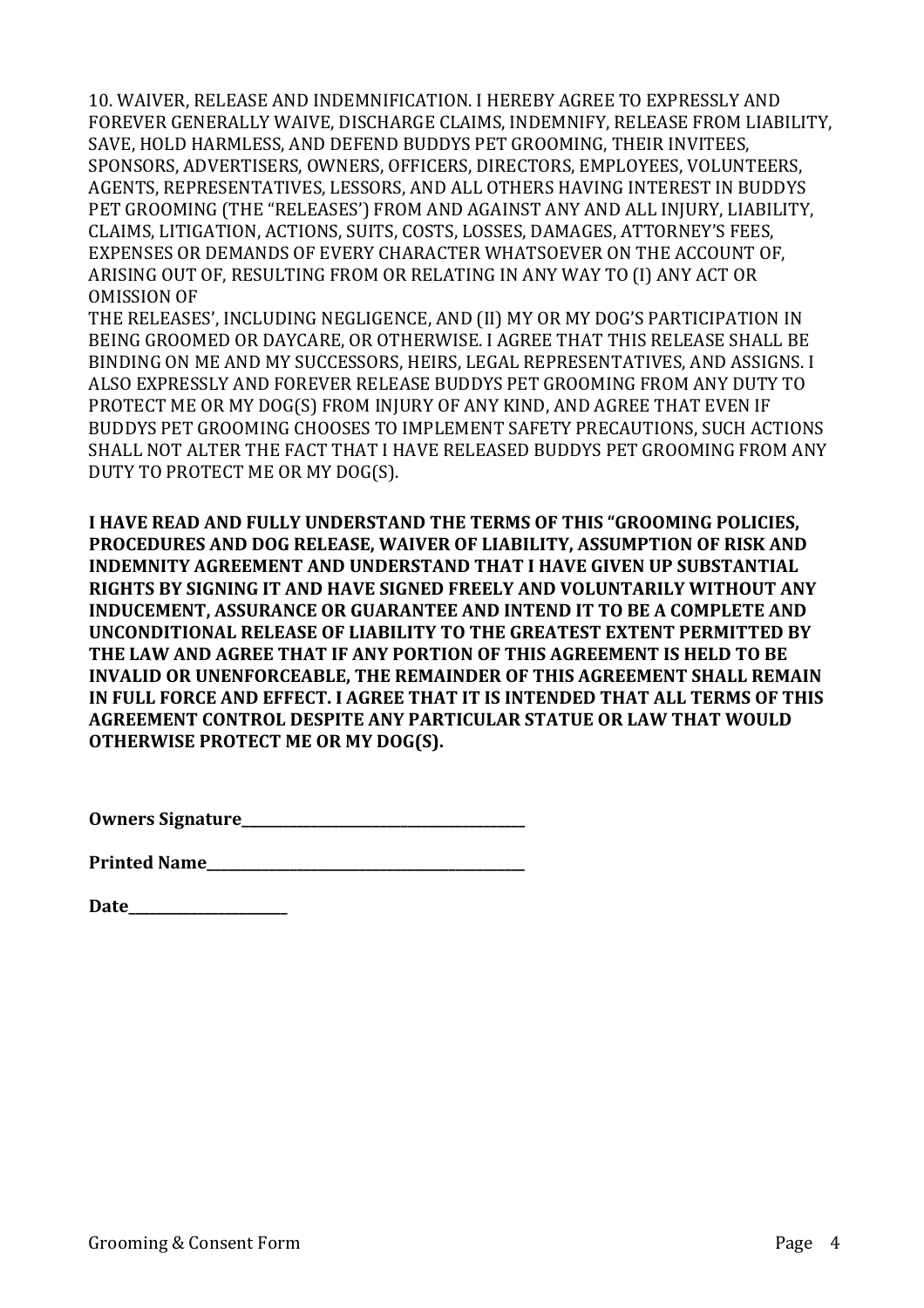## **CUSTOMER COPY**

I, the undersigned, hereby acknowledge and agree that all the information provided in this Grooming and Consent Form is complete and accurate to the best of my knowledge. I further acknowledge and agree I have read, understand and agree to all terms and conditions contained in the Grooming Policies, Procedures, and Release, Waiver of Liability, Assumption of Risk and Indemnification Agreement (the "Agreement"), as they may be amended from time to time, which are attached and fully incorporated in to this application by reference. I hereby execute the Agreement for my dog, myself and my heirs, successors, representative and assigns. I further attest that if I am not the sole owner or representative of the dog subject to this application that my signature is sufficient to enter into this Agreement for and on behalf of any other owner or representative.

WARNING, PLEASE READ CAREFULLY, THIS AGREEMENT INCLUDES A RELEASE OF LIABILITY AND WAIVER OF LEGAL RIGHTS AND DEPRIVES YOU OF THE RIGHT TO SUE CRAIG WILLIAMS trading as BUDDYS PET GROOMING Grooming AND RELATED PARTIES. DO NOT SIGN THIS AGREEMENT UNLESS YOU HAVE READ IT IN ITS ENTIRETY. SEEK THE ADVICE OF LEGAL COUNSEL IF YOU ARE UNSURE OF ITS EFFECT. GROOMING POLICIES, PROCEDURES AND DOGS RELEASE, WAIVER OF LIABILITY, ASSUMPTION OF RISK AND INDEMNIFICATION AGREEMENT.

In consideration for my Dog being permitted to be a client at BUDDYS PET GROOMING Grooming I make the following representations and Agree to all of the following policies, procedures, terms and conditions:

1. CONSENT. I entrust my pet to BUDDYS PET GROOMING Grooming for the purpose of grooming my und expection and am aware that all due care will be taken with my dog for the safety of the dog. and the groomer. I am aware that neglect of my dog's coat can be a cause for problems after grooming such as clipper/brush irritation. If my dog is wiggly or does not remain still during grooming, accidents can happen such as nicks/scrapes from clippers or scissors.

2. MATTED COAT. I am aware that if my dog's coat is matted, I have the following three  $(3)$ options: 

- a. I can brush the coat out and return at a later time for grooming.
- b. BUDDYS PET GROOMING Grooming will det mat my dog, which will incur additional charge, **as** rently advertised, to the regular grooming fee if it does not overly stress dog out. I understand that time and costs associated with de-matting are unpredictable and subject to the particular condition of the Dog.
- c. Request a shave down and start over. Additional fees may apply.

3. PERSONAL PROPERTY. I agree that BUDDYS PET GROOMING shall not be responsible or liable for lostnytolen, or damaged personal property belonging either to my Dog or me. I also understand and agree that my Dog's collar may be removed in the grooming area to prevent injury to any Dog.

4. RIGHT TO REFUSE SERVICE. BUDDYS PET GROOMING has the right to refuse service for any reason it

deems. In the event of a Dog that cannot be groomed safely without danger to the groomer/employees/ or others, BUDDYS PET GROOMING will use muzzles, collars, slings, straps, etc.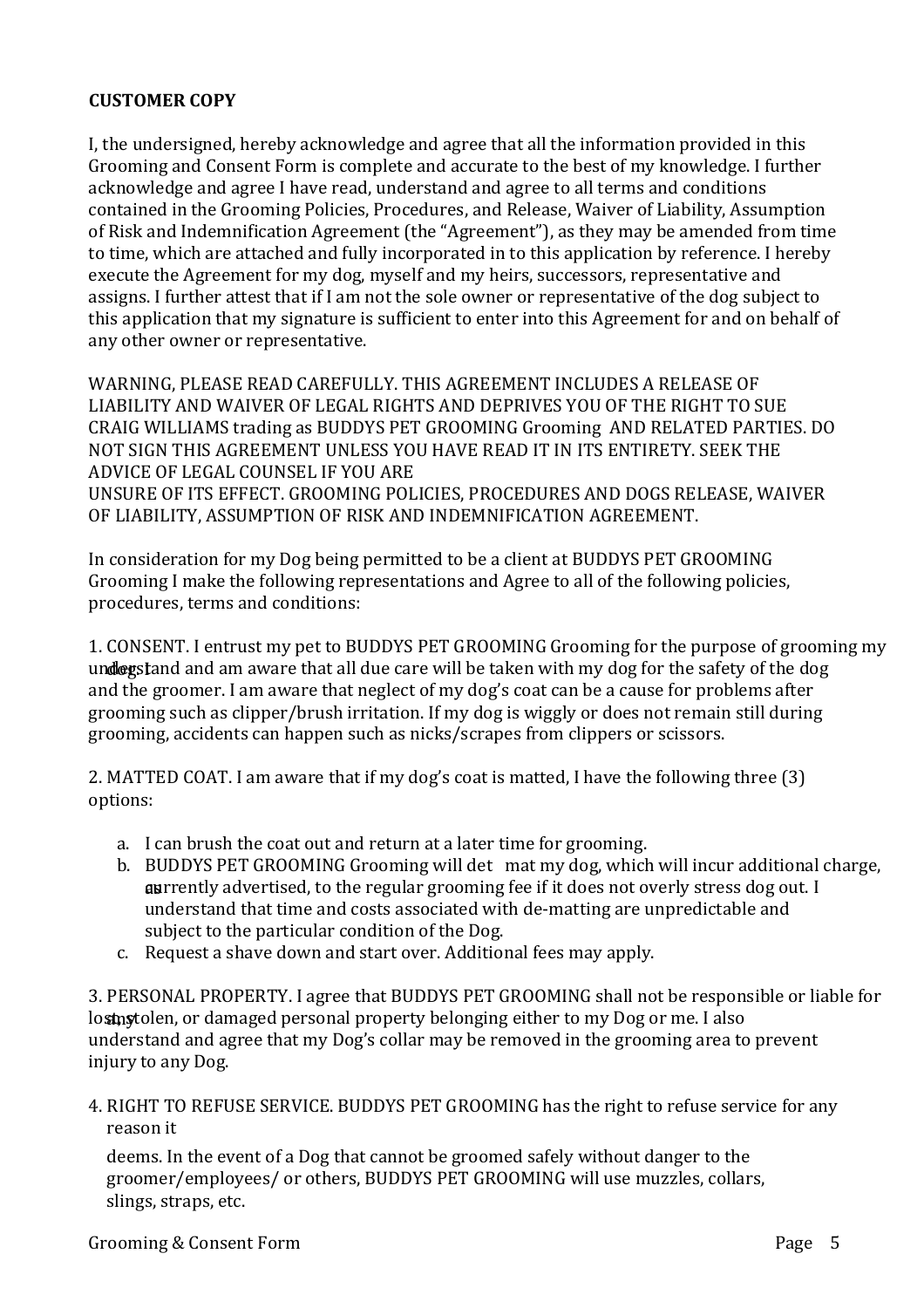Grooming services may be stopped mid-groom if necessary for the safety of the Dog or groomer. Grooming fees may still be applied

- 5. ABANDONED DOGS. BUDDYS PET GROOMING is a place where all Dogs loved can exercise and play.No Dog may be abandoned at BUDDYS PET GROOMING. I agree that I will not neglect to pick up my Dog from being groomed or daycare by the time he/she is scheduled to leave without providing notification. Any Dog that is left at BUDDYS PET GROOMING without any contact, instruction or notification time from me, of the ability, willingness or plans to pick him/her up by myself or my personal representative or agent, will be considered abandoned upon the second day of such notification failure. I understand that if I abandon my Dog at BUDDYS PET GROOMING will, by default, become the legal owner and guardian of the Dog. BUDDYS PET GROOMING will, in its sole discretion, determine whether to try to rehome and adopt the Dog from the BUDDYS PET GROOMING location at which he/she was abandoned or will relinquish the Dog to an unrelated shelter of its choice. I FULLY UNDERSTAND AND AGREE THAT IF I ABANDON MY DOG AT BUDDYS PET GROOMING I MAY BE UNABLE TO RETRIEVE POSSESSION OF MY DOG AND WILL HAVE NO RECOURSE AGAINST BUDDYS PET GROOMING AS PROVIDED FOR BELOW.
- 6. DOG PHOTOS AND VIDEO RELEASE. I Agree to allow at any BUDDYS PET GROOMING location, itsowners, employees, officers, directors and agents to use my Dog's name and any images or likeness of my Dog taken while he/she is at the grooming salon, in any form or format, for use, at any time, in any media, marketing, advertising, illustration, trade or promotional materials. I agree that this provision shall be binding on me and all of my successors, heirs, legal representatives and assigns.

7. DUTY TO DISCLOSE. I have disclosed and will continue to disclose on an ongoing basis, any and all medical or other conditions, including but not limited to personality concerns or behaviors that may affect, limit or prevent my Dog's ability to participate in play time or otherwise attend BUDDYS PET GROOMING. 

8. ACCEPTANCE AND ACKNOWLEDGEMENT OF GROOMING PARTICIPATION RISK. I FULLY UNDERSTAND THAT: (a) THERE ARE INHERENT AND POTENTIAL RISK INVOLVED WITH INTERACTIONS BETWEEN HUMANS AND DOGS, AS WELL AS BETWEEN DOGS AND OTHER DOGS, WHICH MAY RESULT IN PROPERTY DAMAGE OR BODILY INJURY, INCLUDING BUT NOT LIMITED TO, PERMANENT DISABILITY, SICKNESS OR DEATH TO HUMAN OR DOG; AND (b) THERE MAY BE OTHER RISKS NOT KNOWN TO ME NOR READILY FORESEEABLE AT THIS TIME (COLLECTIVELY, "RISK"). I FULLY ACCEPT AND ASSUME ALL RISKS AND RESPONSIBILITY FOR ALL RISKS, INCLUDING, WITHOUT LIMITATION, ALL LOSSES, COSTS AND DAMAGES INCURRED AS A RESULT OF MY DOG'S PARTICIPATION IN BEING GROOMED OR DAY CARE, INCLUDING ANY VETERINARIAN EXPENSES INCURRED ON BEHALF OF MY DOG. SICKNESS SHALL BE DEFINED TO INCLUDE ANY ILLNESS INCLUDING BUT NOT LIMITED TO BORDETELLA (KENNEL COUGH) OR ANY OTHER FORM OF CONTAGIOUS ILLNESS.

9. VETERINARIAN LIABILITIES AND CARE. I agree to allow BUDDYS PET GROOMING to obtain medical treatment for my dog, if, in its sole discretion it appears that, he/she is ill, injured or exhibits any other behavior that would reasonably suggest that my Dog may need medical treatment. I AGREE THAT I AM FULLY RESPONSIBLE FOR THE COST OF ANY SUCH MEDICAL TREATMENT AND FOR THE COST OF ANY TRANSPORTATION FOR THE PURPOSES OF SUCH TREATMENT, PROVIDED TO MY DOG.